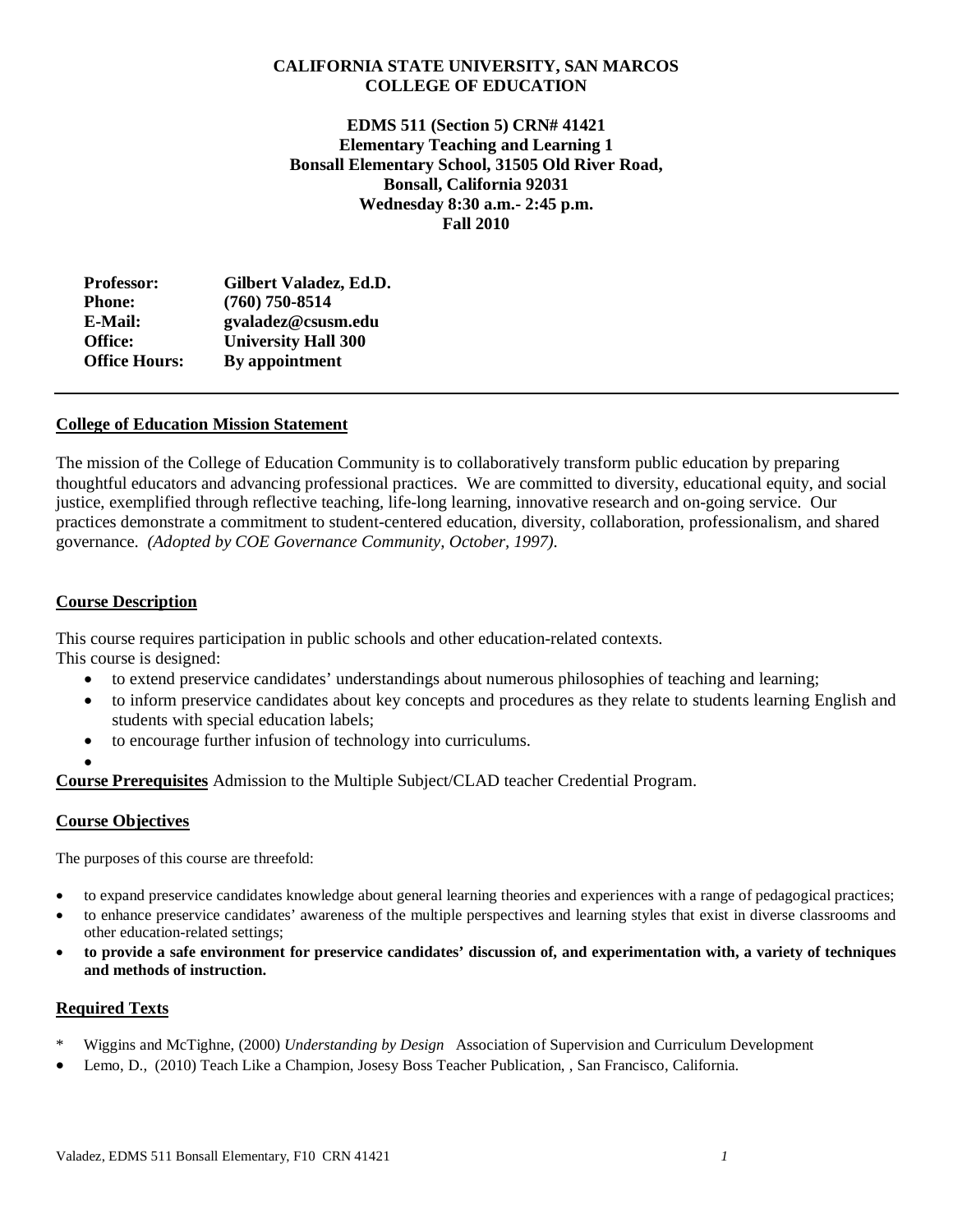# **Authorization to Teach English Learners**

This credential program has been specifically designed to prepare teachers for the diversity of languages often encountered in California public school classrooms. The authorization to teach English learners is met through the infusion of content and experiences within the credential program, as well as additional coursework. Students successfully completing this program receive a credential with authorization to teach English learners. *(Approved by CCTC in SB 2042 Program Standards, August 02)*

# **STUDENT LEARNING OUTCOMES**

## **Teacher Performance Expectation (TPE) Competencies**

The course objectives, assignments, and assessments have been aligned with the CTC standards for Multiple Subject Credential. This course is designed to help teachers seeking a California teaching credential to develop the skills, knowledge, and attitudes necessary to assist schools and district in implementing effective programs for all students. The successful candidate will be able to merge theory and practice in order to realize a comprehensive and extensive educational program for all students. You will be required to formally address the following TPEs in this course:

TPE 6d – Engaging and supporting all learners (Student Study Team Assignment) TPE 9 – Creating & managing effective instructional time (Classroom Management Assignment)

# **California Teacher Performance Assessment (CalTPA)**

Beginning July 1, 2008 all California credential candidates must successfully complete a state-approved system of teacher performance assessment (TPA), to be embedded in the credential program of preparation. At CSUSM this assessment system is called the CalTPA or the TPA for short.

To assist your successful completion of the TPA a series of informational seminars are offered over the course of the program. TPA related questions and logistical concerns are to be addressed during the seminars. Your attendance to TPA seminars will greatly contribute to your success on the assessment.

Additionally, COE classes use common pedagogical language, lesson plans (lesson designs), and unit plans (unit designs) in order to support and ensure your success on the TPA and more importantly in your credential program.

The CalTPA Candidate Handbook, TPA seminar schedule, and other TPA support materials can be found on the COE website provided at the website provided:<http://www.csusm.edu/coe/CalTPA/CalTPA.html>

## **College of Education Attendance Policy**

Due to the dynamic and interactive nature of courses in the College of Education, all students are expected to attend all classes and participate actively. At a minimum, students must attend more than 80% of class time, or s/he may not receive a passing grade for the course at the discretion of the instructor. Individual instructors may adopt more stringent attendance requirements. Should the student have extenuating circumstances, s/he should contact the instructor as soon as possible. *(Adopted by the COE Governance Community, December, 1997).*

If a student misses 20% or is late (or leaves early) for more than three sessions, the highest possible grade earned will be a "C". Please note you must earn a C+ or better to continue in the credential program. **Notification of absences does not automatically excuse a student from class. It is the responsibility of the student to meet with the instructor and discuss make up of class time or assignments.**

## **Students with Disabilities Requiring Reasonable Accommodations**

Valadez, EDMS 511 Bonsall Elementary, F10 CRN 41421 *2* Students with disabilities who require reasonable accommodations must be approved for services by providing appropriate and recent documentation to the Office of Disable Student Services (DSS). This office is located in Craven Hall 5205, and can be contacted by phone at (760) 750-4905, or TTY (760) 750-4909. Students authorized by DSS to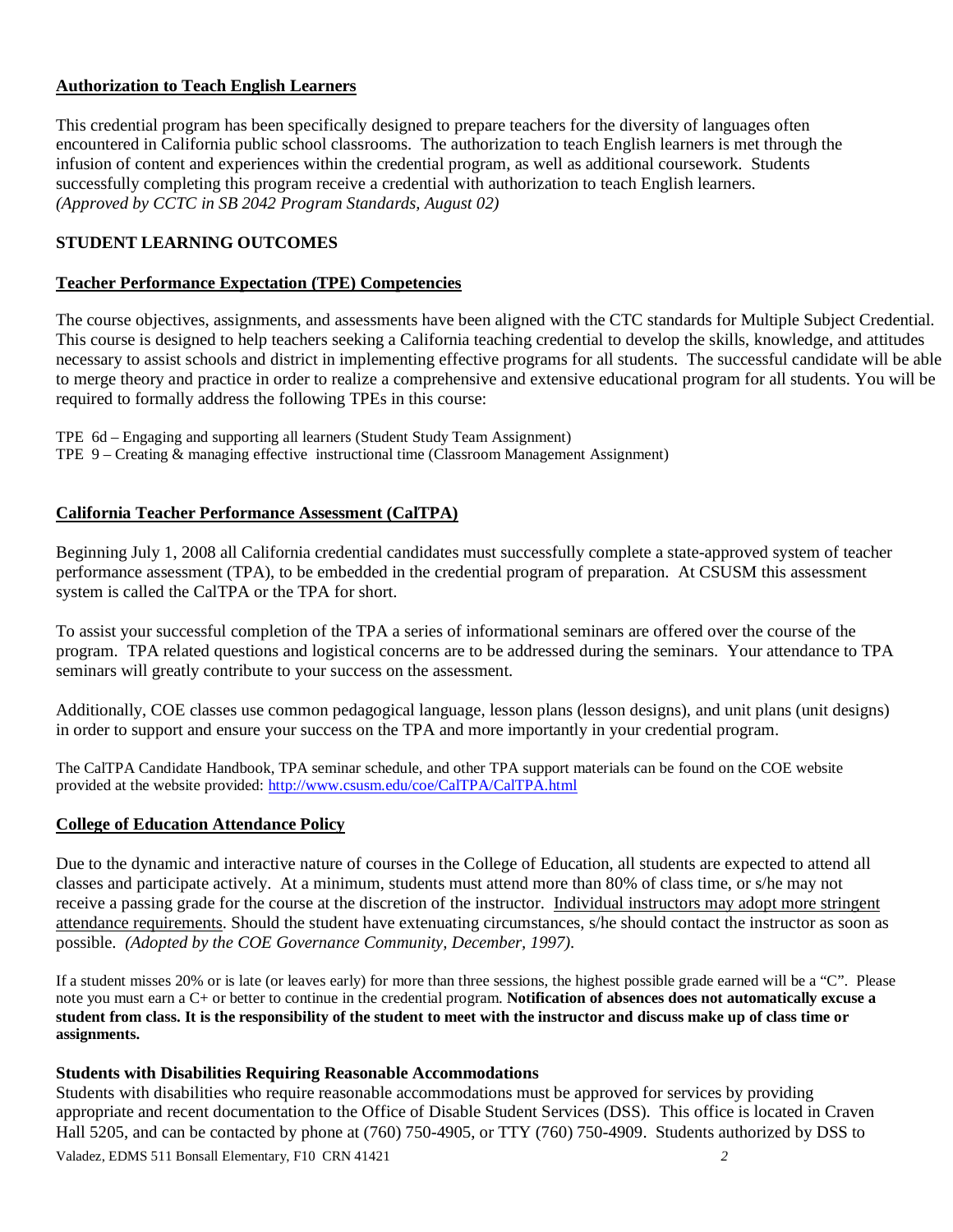receive reasonable accommodations should meet with their instructor during office hours or, in order to ensure confidentiality, in a more private setting.

## **Course Requirements**

| 100 points |
|------------|
| 10 points  |
| 15 points  |
| 20 points  |
| 10 points  |
| 10 points  |
| 20 points  |
| 15 points  |
|            |

## **Grading Standards**

All students will come prepared to class; readings and homework assignments are listed on the dates on which they are due.

All required work is expected to be on time. One grade level will be deducted for each class meeting for which it is late (e.g., an "A" assignment that is submitted one class session late will be marked down to a "B"). Unless prior instructor approval is secured, assignments will not be accepted three class sessions after which they are due. Exceptions will be handled on a case-by-case basis, as determined by the instructor.

It is expected that students will proofread and edit their assignments prior to submission. Students will ensure that the text is errorfree (grammar, spelling), and ideas are logically and concisely presented. The assignment's grade will be negatively affected as a result of this oversight. Each written assignment will be graded approximately 80% on content and context (detail, logic, synthesis of information, depth of analysis, etc.), and 20% on mechanics (grammar, syntax, spelling, format, uniformity of citation, etc.). All citations, where appropriate, will use American Psychological Association (APA) format. Consult American Psychological Association (APA) Manual,  $5<sup>th</sup>$  edition for citation guidance.

Grading will also include a component of "professional demeanor." Students will conduct themselves in ways that are generally expected of those who are entering the education profession. This includes but is not limited to:

- On-time arrival to all class sessions:
- Advance preparation of readings and timely submission of assignments;
- Respectful participation in all settings (e.g., whole group, small group, in/outside of class);

## **All University Writing Requirement**

In keeping with the All-University Writing Requirement, all 3 unit courses must have a writing component of at least 2,500 words (approximately). This will be met through written assignments.

# **CSUSM Academic Honesty Policy**

"Students will be expected to adhere to standards of academic honesty and integrity, as outlined in the Student Academic Honesty Policy. All written work and oral presentation assignments must be original work. All ideas/materials that are borrowed from other sources must have appropriate references to the original sources. Any quoted material should give credit to the source and be punctuated with quotation marks.

Students are responsible for honest completion of their work including examinations. There will be no tolerance for infractions. If you believe there has been an infraction by someone in the class, please bring it to the instructor's attention. The instructor reserves the right to discipline any student for academic dishonesty in accordance with the general rules and regulations of the university. Disciplinary action may include the lowering of grades and/or the assignment of a failing grade for an exam, assignment, or the class as a whole."

Incidents of Academic Dishonesty will be reported to the Dean of Students. Sanctions at the University level may include suspension or expulsion from the University.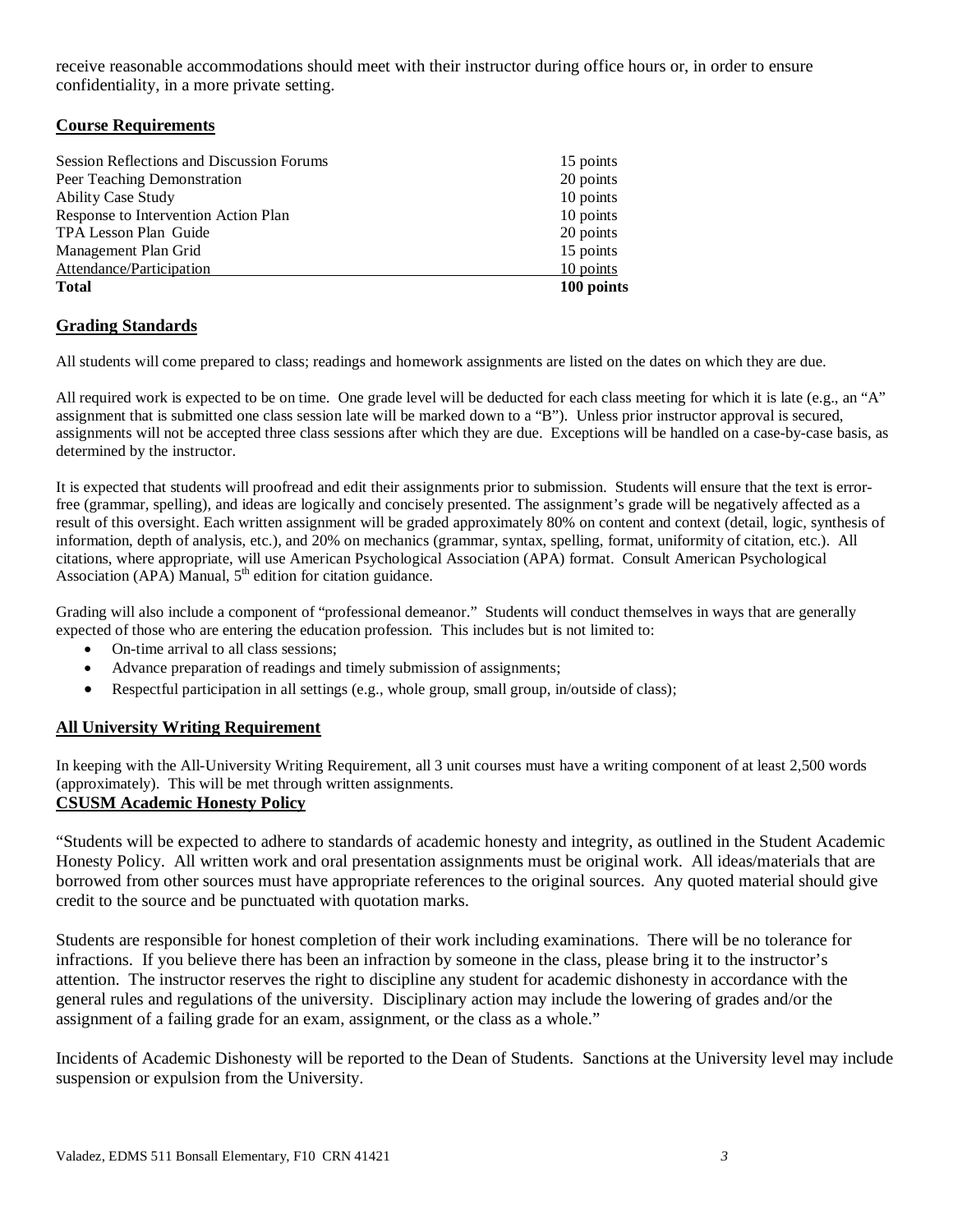## **Plagiarism:**

As an educator, it is expected that each student will do his/her own work, and contribute equally to group projects and processes. Plagiarism or cheating is unacceptable under any circumstances. If you are in doubt about whether your work is paraphrased or plagiarized see the Plagiarism Prevention for Students website [http://library.csusm.edu/plagiarism/index.html.](http://library.csusm.edu/plagiarism/index.html) If there are questions about academic honesty, please consult the University catalog.

### **Use of Technology**:

Students are expected to demonstrate competency in the use of various forms of technology (i.e. word processing, electronic mail, WebCT6, use of the Internet, and/or multimedia presentations). Specific requirements for course assignments with regard to technology are at the discretion of the instructor. Keep a digital copy of all assignments for use in your teaching portfolio. All assignments will be submitted online, and some will be submitted in hard copy as well. Details will be given in class.

## **Electronic Communication Protocol:**

Electronic correspondence is a part of your professional interactions. If you need to contact the instructor, e-mail is often the easiest way to do so. It is my intention to respond to all received e-mails in a timely manner. Please be reminded that e-mail and on-line discussions are a very specific form of communication, with their own nuances and etiquette. For instance, electronic messages sent in all upper case (or lower case) letters, major typos, or slang, often communicate more than the sender originally intended. With that said, please be mindful of all e-mail and on-line discussion messages you send to your colleagues, to faculty members in the College of Education, or to persons within the greater educational community. All electronic messages should be crafted with professionalism and care.

Things to consider:

- Would I say in person what this electronic message specifically says?
- How could this message be misconstrued?
- Does this message represent my highest self?
- Am I sending this electronic message to avoid a face-to-face conversation?

In addition, if there is ever a concern with an electronic message sent to you, please talk with the author in person in order to correct any confusion.

### **Assignments**

### **Management Plan Grid 15 points**

In this activity you will fill in a classroom management grid as directed. You may brainstorm with others in class to work on your plan. The plan will consist of statements of your guiding principles of classroom management. For each principle you will describe two strategies that demonstrates how you will apply your principles. Each strategy will also include a rationale detailing how your strategies illustrated your classroom management principles. Your task will be to fill each square of the grid for five key elements of classroom management. You will also write a simple one page newsletter detailing your classroom rules, etc.

#### **Peer Teaching Demonstration 20 points**

You are required to sign up to facilitate discussion on an assigned reading from *Teach Like a Champion* for one class session. You will work with a partner to prepare a 15-20 minute learning activity about the reading. The activity should engage the class and allow us to examine and apply the materials in a meaningful way. You will find a guide for peer presentations in the Cougar Course shell for this class. Follow this guide to complete your assignment.

### **Session Reflections and Discussion Forums 15 points**

Throughout the course you are required to submit session reflections and discussion forums dealing with a variety relevant course topics. These submissions are graded. Each submission is worth a point toward your grade. The directions for completing each of these entries are written into the Cougar course shell. Be sure to complete the reflections and discussion forums on time so as to not impede the discussions in this course.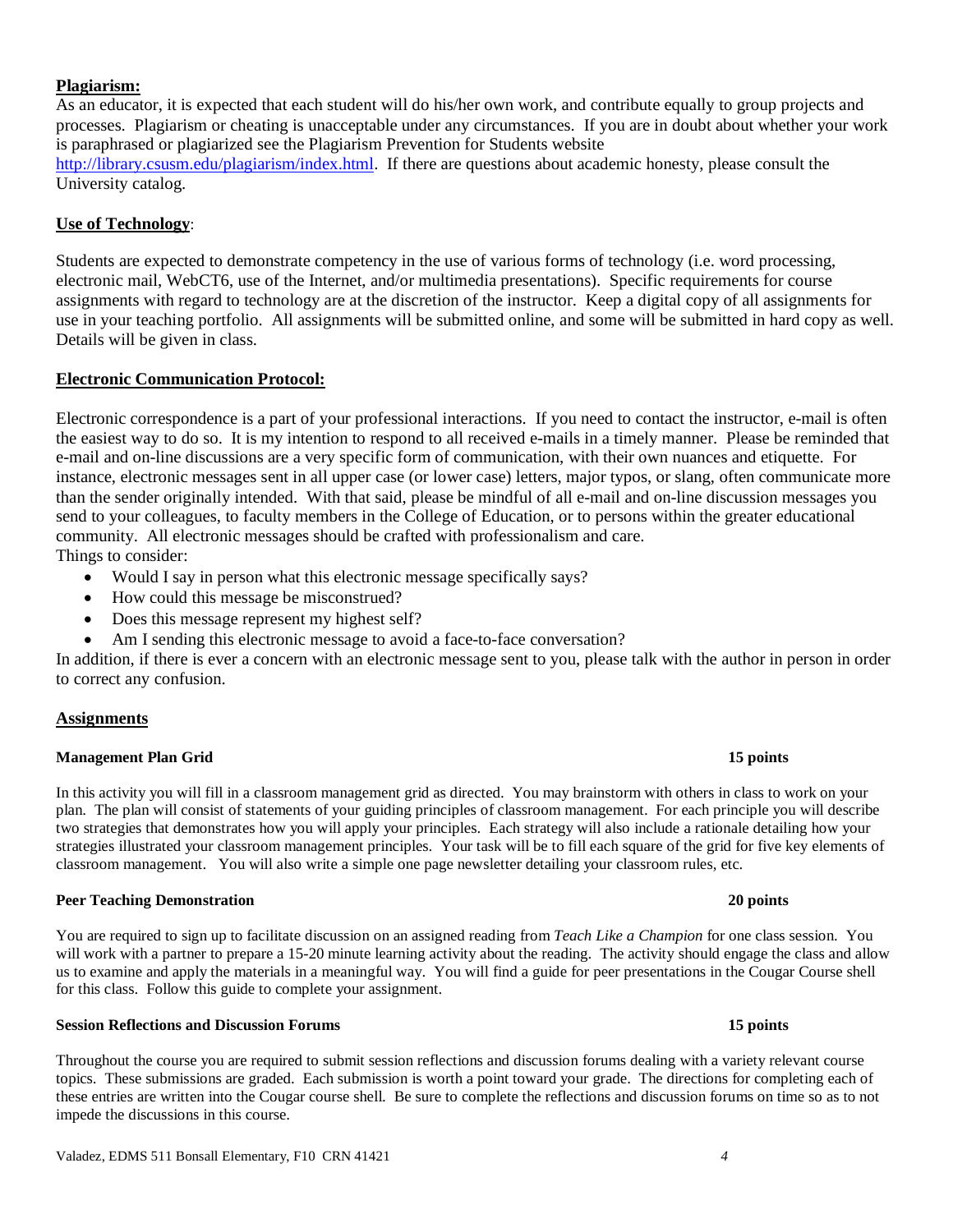#### Valadez, EDMS 511 Bonsall Elementary, F10 CRN 41421 *5*

#### **TPA 11 Lesson Planning Grid 20 points**

In this course you will complete all of the Teacher Performance Assessment II. This will be completed during two workshop days at the start of the eight sessions. You will also revisit and edit your lesson plan throughout the eight weeks of our class. Your work will be conducted in small groups of 3-4 students. Each student will be required to submit a completed lesson plan at the end of the eight week class.

#### **Ability Case Study Analysis 10 points**

This assignment requires you to take steps to modify your teaching plans to accommodate the varied learning needs you are presented with in the first few days/weeks of school. Please make both short (for the day or week) and longer (for the month or quarter) plans to address the needs of these students. You will be provided a template on the Moodle shell to complete your work. Completion of this assignment will require you use an ability matrix to create an action plan to address students with special needs.

#### **Response to Intervention Action Plan 10 points**

In this assignment you will revisit the case study analysis as part of learning about Response to Intervention. The RTI process involves carefully documenting the adaptations and modifications we have tried, and the resulting impact or lack of impact on academic achievement of students. You will come up with an action plan document what has been tried and how it has worked. It is not enough to plan for varied learning needs, we need to follow up to be sure our interventions have been effective, and if not, try new interventions to ensure each student achieves academically to the best of their ability. As was the case with the case study analysis, you will be provided a format for completing this assignment on the Moodle shell.

**Participation 10 points**

You will be graded on your classroom participation. It is an expectation that you will behave in a professional manner. This will require that you approach your instructor, school personnel, and colleagues in a respectful manner that emphasizes problem solving. Your full attendance means you are not distracted by electronic equipment. As a rule, cell phones should be turned off or to the vibrate mode during class. Laptop computers are essential to the process of our learning; however, it is expected that all students will avoid recreational use of computers during class and that laptops will be put away at the request of the instructor. Of course, participation all includes the extent to which you participate in class discussion, how you interact with colleagues, and that you submit all discussion forums and session reflections on time.

#### **Electronic Submissions of Assignments**

This course is paperless. All assignments are to be turned into the Moodle shell (a.k.a. Cougar Course) on time. Points will be deducted for late submissions as the work you do is essential to the discussions conducted in this course. Make sure you turn in the assignments in Word, 12 font, in Times New Roman.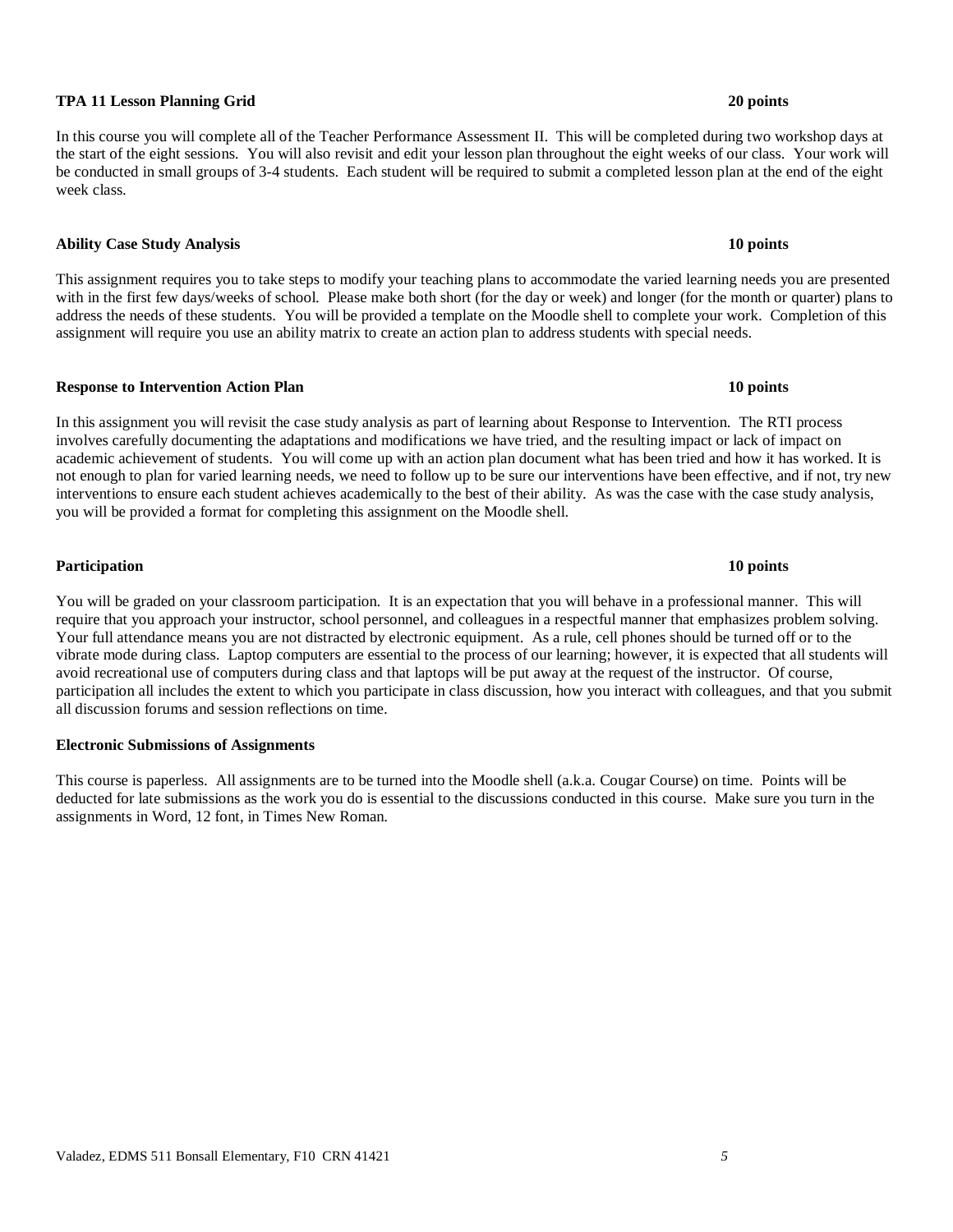## **Tentative Course Schedule**

| <b>Topic</b>                                                                                                                                                                                                                         | <b>Readings &amp; Assignments Due</b>                                                                                                                                                                                                                                                                                                                                                                                                                                                                                                                                               |
|--------------------------------------------------------------------------------------------------------------------------------------------------------------------------------------------------------------------------------------|-------------------------------------------------------------------------------------------------------------------------------------------------------------------------------------------------------------------------------------------------------------------------------------------------------------------------------------------------------------------------------------------------------------------------------------------------------------------------------------------------------------------------------------------------------------------------------------|
| Introduction/Course overview<br>Community building<br>Lesson planning workshop                                                                                                                                                       | Read forward, the author, and introduction, and<br>Chapter two, Planning that ensures academic<br>achievement - Teach Like a Champion.<br>Submit classroom introduction                                                                                                                                                                                                                                                                                                                                                                                                             |
| Management issue: Planning for academic<br>achievement                                                                                                                                                                               | assignment.<br><b>Examine TPA 2</b> materials to prepare for<br>lesson writing workshop.<br>Submit session reflection.                                                                                                                                                                                                                                                                                                                                                                                                                                                              |
| Lesson planning workshop, continued<br>Differentiation and universal access                                                                                                                                                          | Read Chapter one, Setting high expectations -<br>Teach Like a Champion.<br><b>Browse</b> the linked articles to prepare to teach a<br>diverse group of students.                                                                                                                                                                                                                                                                                                                                                                                                                    |
| Peer teaching presentation<br>Management issue: Setting high academic<br>expectations.                                                                                                                                               | Review the management plan assignment.<br>Group one: Prepare for peer teaching, Chapter<br>one - Teach like a Champion.                                                                                                                                                                                                                                                                                                                                                                                                                                                             |
| Six Facets of Understanding<br>What is it to know?<br>Peer teaching presentation<br>Management issue: Structuring and<br>delivering lessons                                                                                          | Submit: session reflection.<br>Read Chapter three, Structuring and delivering<br>lessons - Teach Like a Champion, and "Six facets<br>of understanding" article.<br>Review the management plan grid and write down<br>any questions you have about this assignment.<br>Complete discussion forum, What does it mean to<br>know?<br>Group two: Prepare for peer teaching, Chapter<br>three, Teach Like a Champion.                                                                                                                                                                    |
| Overview of pre-assessment, formative, and<br>summative assessment strategies.<br>Introduction of principles of backward<br>design lesson planning<br>Peer teaching presentation<br>Management issue: Engaging student is<br>lessons | Submit session reflection.<br>Read Chapter four, Engaging students in lessons -<br>Teach Like a Champion, and "Backward design<br>101" article.<br><b>Browse</b> all of the content links for assessment and<br>think about the question: What are the elements of<br>a quality assessment?<br>Complete discussion forum, Assessment sample<br>and reflection.<br>Group three: Prepare for peer teaching,<br>"Backward design 101," turn in one page lesson<br>plan.<br>Group four: Prepare for peer teaching, Chapter<br>four, Teach Like a Champion.<br>Submit session reflection |
|                                                                                                                                                                                                                                      | Using an ability matrix for differentiation                                                                                                                                                                                                                                                                                                                                                                                                                                                                                                                                         |